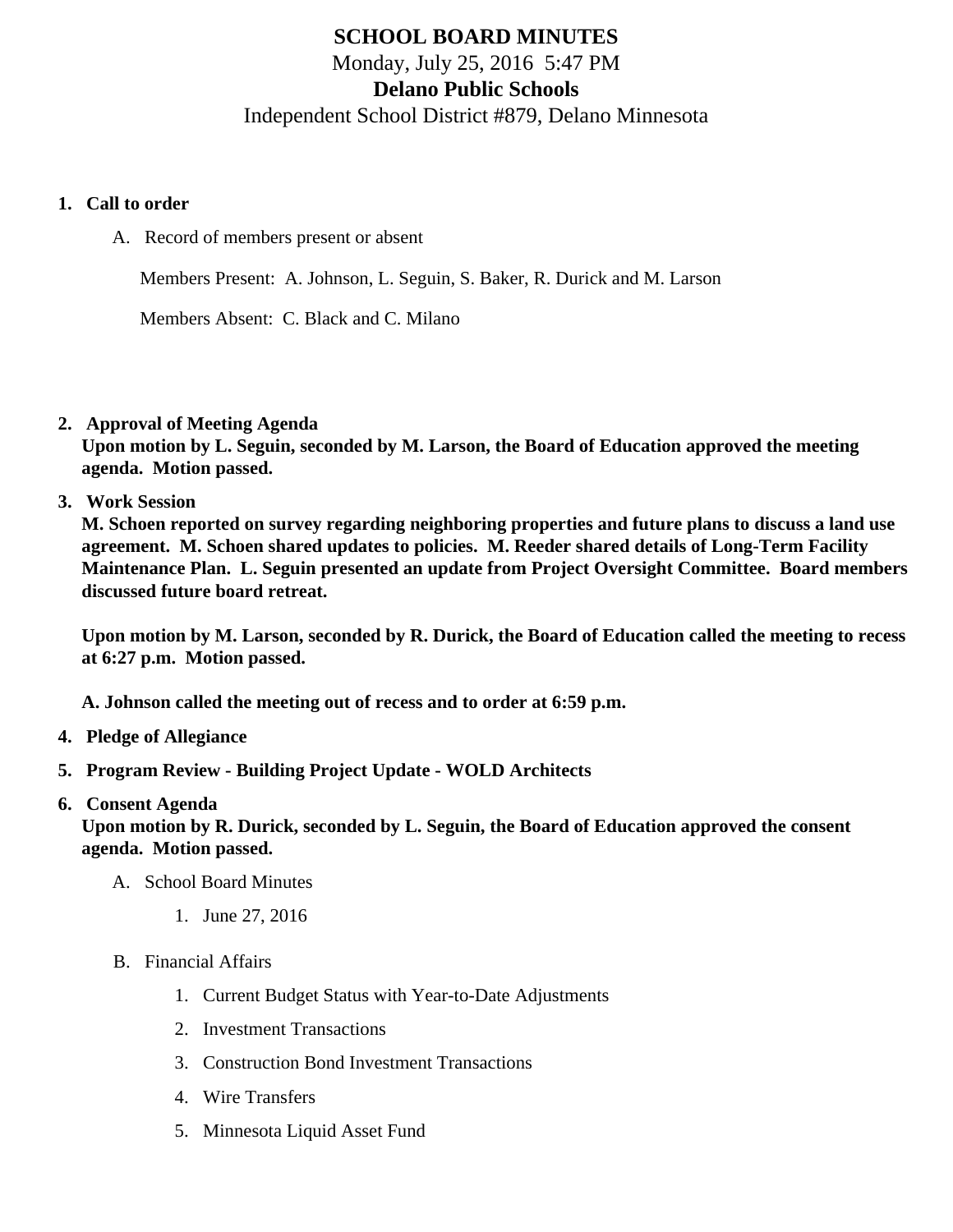- 6. [Cash Repo](/docs/district/Business_Office/June_2016_Cash_Report.pdf)rt
- 7. [Revenue Report by Fu](/docs/district/Business_Office/SCHOOL_BOARD_REPORTS_-_REVENUE_BY_FUND_TOTAL__(Date__6_2017).pdf)nd
- 8. [Expense Report by Fu](/docs/district/Business_Office/SCHOOL_BOARD_REPORTS_-_EXP_BY_FUND_TOTAL__(Date__6_2017).pdf)nd
- 9. [Expense Report by Progra](/docs/district/Business_Office/SCHOOL_BOARD_REPORTS_-_EXPENDITURES_BY_PROGRAM__(Date__6_2017).pdf)m
- 10. [Expense Report by Obje](/docs/district/Business_Office/SCHOOL_BOARD_REPORTS_-_EXPENDITURES_BY_OBJECT__(Date__6_2017).pdf)ct
- 11. [List of Bills Presented for Payme](/docs/district/Business_Office/Monthly_Bills_Paid.pdf)nt
- 7. [Resolution for Acceptance of Gifts](/docs/district/Business_Office/Resolution_for_Acceptance_of_Gifts_7.25.16.pdf)

Upon motion by M. Larson, seconded by S. Baker, the Board of Education approved the Resolution for Acceptance of Gifts. Motion passed.

## 8. [Personnel Matters:](/docs/district/HR/7.25.16_Personnel_Matters.pdf)

Upon motion by L. Seguin, seconded by R. Durick, the Board of Education approved the personnel matters. Motion passed.

- 9. Public Comment: None
- 10. Administrative Reports
	- A. Superintendent

Superintendent Schoen shared building project updates. He stated that the footings are being laid the expansion of the elementary cafeteria, community education will begin building elevator shaft, foundation will be poured and it will be sealed until elevator arrives in mid-October. In addition, a secured entrance will be constructed at the community education building and the transformer boxe in front of the high school cafeteria and Tiger Activity Center will be relocated to the front of the pool. The projected completion date for these projects is the end of 2016.

B. Business Manager

Ms. Reeder reported that three seats are open on the Delano School Board, applications are in the district office and there is a \$2 application fee. She added that snowplowing quotes will be accepte in August, with approval of a vendor in September.

C. Community Education Director

Ms. Johnson reported that Copper Street Brass, Artist in Residency program, will be held on Tuesday, July 26. She added that Copper Street Brass will be the featured group at this Wednesd Concert in the Park. Ms. Johnson stated that the last week of summer programming for early childhood and preschool classes is the week of July 25 and there are some preschool openings left this fall. She added that three teams participated in an 4H Rube Goldberg contest, two teams were asked to compete in the Wright County Fair, but opted out due to the particular construction of their projects. Ms. Johnson shared that there are a few fall openings in Tiger Kids Club for ages 3 and u She added that Voyagers Camp will be held the week of August 8, the tennis program and Tiger Strength are concluding this week. Ms. Johnson reported that this was the first year for the Sandlot ball program for 3-5 year olds which taught basic baseball skills to kids. She added that there were 58 kids in this program and ran from mid-June through end of July. Ms. Johnson stated that there were 237 kids in swimming lessons this summer.

## 11. Board Reports

A. [MAWSECO](/docs/district/District_Forms/6.28.16_WTC_Board_Minutes.pdf) (Board Meeting Minutes 6.28.16)

A. Johnson reported the definition of MAWSECO and what the program stands for was discussed, along with the STEP program for students ages 18-21. The STEP program focuses on independer